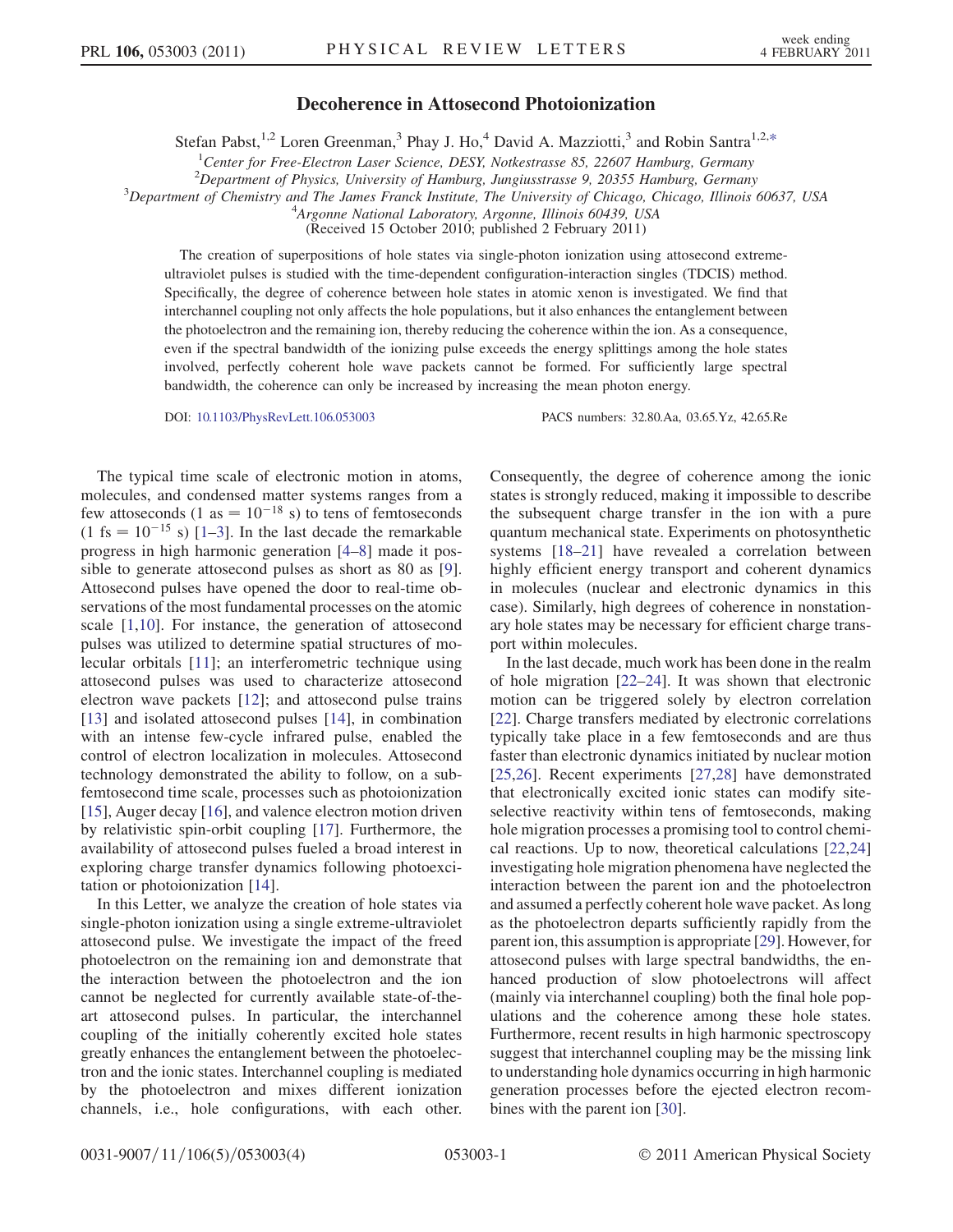We investigate the creation of hole states via attosecond photoionization using the implementation of the timedependent configuration-interaction singles (TDCIS) approach described in Ref. [\[31\]](#page-3-24) (see also [[32](#page-3-25),[33](#page-3-26)]). TDCIS allows us to study ionization dynamics beyond the singlechannel approximation and to understand systematically the relevance of interchannel coupling in the hole creation process. The TDCIS wave function for the entire system is

$$
|\Psi(t)\rangle = \alpha_0(t)|\Phi_0\rangle + \sum_{a,i} \alpha_i^a(t)|\Phi_i^a\rangle, \tag{1}
$$

<span id="page-1-0"></span>where  $|\Phi_0\rangle$  is the Hartree-Fock ground state and  $|\Phi_i^a\rangle =$  $\hat{c}_a^{\dagger} \hat{c}_i | \Phi_0 \rangle$  is a one-particle-one-hole excitation ( $\hat{c}_a^{\dagger}$  and  $\hat{c}_i$ ) are creation and annihilation operators for an electron in orbitals a and i, respectively). The corresponding coefficients  $\alpha_0(t)$  and  $\alpha_i^a(t)$ , respectively, are functions of time and describe the dynamics of the system. Throughout, indices *i*, *j*, are used for occupied orbitals in  $|\Phi_0\rangle$ ; indices a, b, stand for unoccupied orbitals. We focus our discussion on the case where single-photon ionization is the dominant effect and higher order processes can be neglected. Our model system is atomic xenon. The corresponding Hamiltonian (neglecting spin-orbit coupling) is

$$
\hat{H}(t) = \hat{H}_0 + \hat{H}_1 + E(t)\hat{z},
$$
 (2a)

where  $E(t)$  is the electric field,  $\hat{z}$  the dipole operator, and  $\hat{H}_0$  is the mean-field Fock operator, which is diagonal with respect to the basis used in Eq. ([1\)](#page-1-0). The residual Coulomb interaction,

$$
\hat{H}_1 = \hat{V}_c - \hat{V}_{MF},\tag{2b}
$$

is defined such that  $\hat{H}_0 + \hat{H}_1$  gives the exact nonrelativistic Hamiltonian for the electronic system in the absence of external fields ( $\hat{V}_c$  is the electron-electron interaction). We study the impact of different approximations for  $\hat{H}_1$  on the hole state as follows. The Coulomb-free model, the simplest approximation, removes the residual Coulomb interaction  $(\hat{H}_1 = 0)$  between the excited electron and the parent ion. In this approximation, the excited electron always sees a neutral atom via the  $\hat{V}_{MF}$  potential [[34](#page-3-27)]. A more realistic approximation is the intrachannel model including direct and exchange contributions of the Coulomb interaction only within a given channel. In this second model, the excited electron can only interact with the occupied orbital from which it originates. Interactions between different occupied orbitals are neglected, i.e., we set  $\langle \Phi_i^a | \hat{H}_1 | \Phi_j^b \rangle = 0$  for  $i \neq j$ . The third and final model describes the Coulomb interaction exactly within the TDCIS framework. We refer to this as the full model. Note that the exact nonrelativistic Hamiltonian  $\hat{H}_0 + \hat{H}_1$ is diagonal with respect to the ionic one-hole states  $|\Phi_i\rangle =$  $\hat{c}_i|\Phi_0\rangle$ . In the full model, the photoelectron can couple the hole states, as  $\hat{H}_1$  in the particle-hole space is not diagonal with respect to the hole index (i.e.,  $\langle \Phi_i^a | \hat{H}_1 | \Phi_j^b \rangle$  generally differs from zero). This type of photoelectron-mediated interaction is called interchannel coupling [\[35\]](#page-3-28). As a consequence, in the full model the hole index is not a good quantum number, whereas in the Coulomb-free and intrachannel models, excited eigenstates of  $\hat{H}_0 + \hat{H}_1$  are characterized by a well-defined hole index. To describe the hole states of the remaining ion, we employ the ion density matrix [[31](#page-3-24)]

$$
\hat{\rho}\,_{i,j}^{\text{IDM}}(t) = \text{Tr}_a[|\Psi(t)\rangle\langle\Psi(t)|]_{i,j} = \sum_a \langle\Phi_i^a|\Psi(t)\rangle\langle\Psi(t)|\Phi_j^a\rangle,
$$
\n(3)

where  $Tr_a$  stands for the trace over the photoelectron. The properties of the ion density matrix can be measured using attosecond transient absorption spectroscopy [\[17\]](#page-3-13). A description of the cationic eigenstates in terms of one-hole configurations is a physically meaningful approximation for noble-gas atoms such as xenon [[36](#page-3-29)].

In Fig. [1](#page-1-1) the hole populations  $\rho_{5s,5s}^{\text{IDM}}(t)$  and  $\rho_{4d_0,4d_0}^{\text{IDM}}(t)$  of the xenon 5s and  $4d_0$  orbitals, respectively, are shown for all three interaction models  $(4d_0$  stands for the 4d orbital with  $m = 0$ ). The ionizing, Gaussian-shaped attosecond pulse is linearly polarized and has a peak field strength of 25 GV/m, a pulse duration of  $\tau = 20$  as, and a (mean) photon energy of  $\omega_0 = 136$  eV. The hole dynamics of the Coulomb-free and intrachannel models are alike. In both cases, the populations are constant after the pulse, since the hole index is a good quantum number within these models. The extension to the exact Coulomb interaction changes the situation. Interchannel coupling causes the hole populations to remain nonstationary as long as the photoelectron remains close to the ion. As the distance between the photoelectron and the ion increases, the interchannel coupling weakens and the populations  $\rho_{i,i}^{\text{IDM}}(t)$  become

<span id="page-1-1"></span>

FIG. 1 (color online). The  $4d_0$  [panel (a)] and 5s [panel (b)] hole populations of xenon as a function of time are shown for three different residual Coulomb interaction approximations: (1) the full model (red solid line), (2) the intrachannel model (green dotted line), and (3) the Coulomb-free model (blue dashdotted line). The attosecond pulse has a peak field strength of  $25 \text{ GV/m}$ , a pulse duration of 20 as, a (mean) photon energy of 136 eV, and is centered at  $t = 0$  as.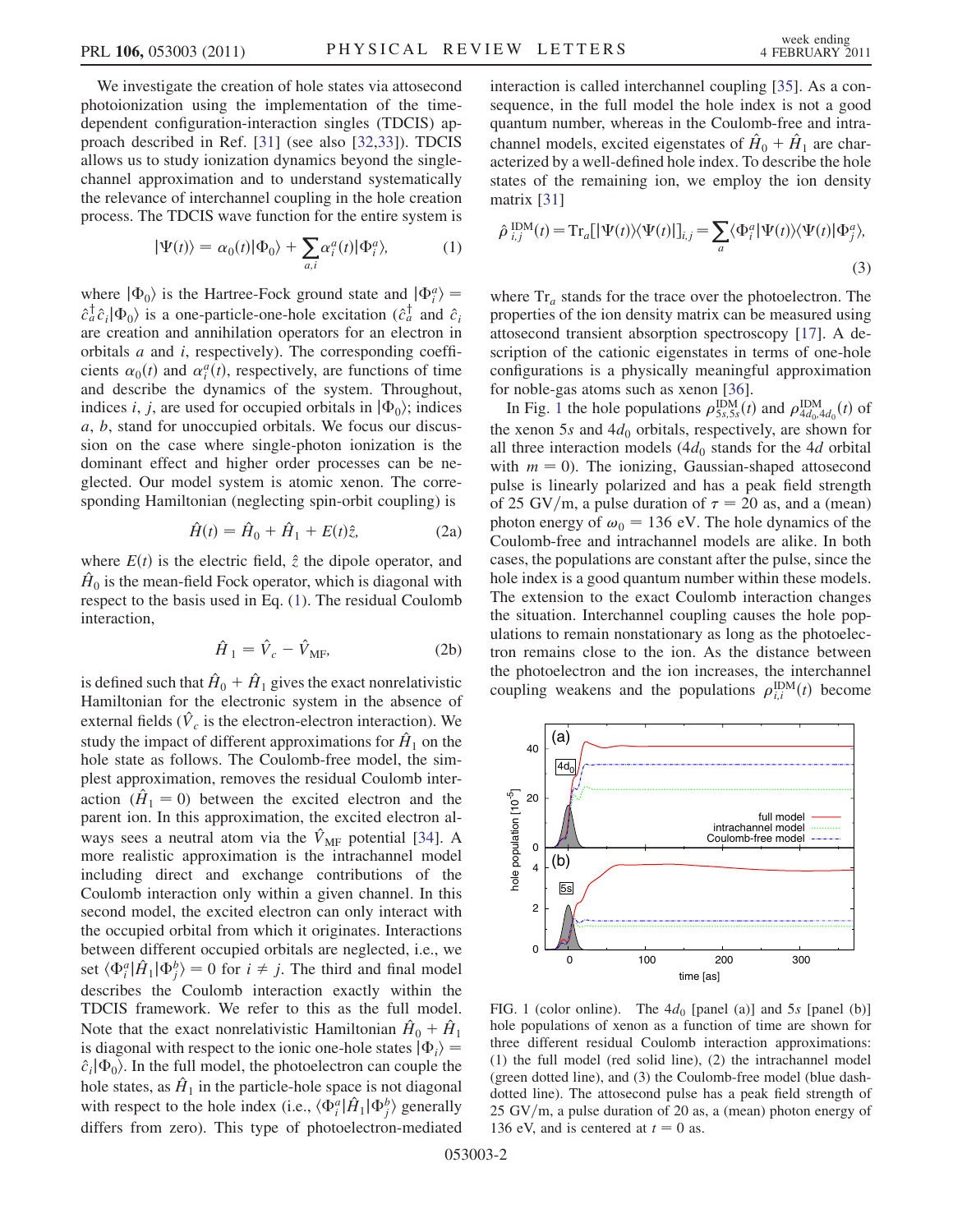stationary (see Fig. [1\)](#page-1-1). We confine our discussion to the first hundreds of attoseconds after the pulse, allowing us to neglect decay processes, which start to take place after a few femtoseconds.

<span id="page-2-2"></span>As we will see in the following, interchannel coupling not only affects the hole populations but also the coherence between the created hole states. The degree of coherence between  $|\Phi_i\rangle$  and  $|\Phi_j\rangle$  is given by

$$
g_{i,j}(t) = \frac{|\rho_{i,j}^{\text{IDM}}(t)|}{\sqrt{\rho_{i,i}^{\text{IDM}}(t)\rho_{j,j}^{\text{IDM}}(t)}}.
$$
 (4)

Totally incoherent statistical mixtures result in  $g_{i,j}(t) = 0$ . The fact that the density matrix is positive semidefinite implies the Cauchy-Schwarz relations  $|\rho_{i,j}^{\text{IDM}}(t)|^2 \leq$  $\rho_{i,i}^{\text{IDM}}(t)\rho_{j,j}^{\text{IDM}}(t)$ , which bound the maximum achievable (perfect) coherence  $[g_{ij}(t) = 1]$ . To investigate the effect of interchannel coupling on the coherence between the orbitals  $4d_0$  and 5s in xenon, we restrict the definition of the  $4d_0$  hole population to the events where the photoelectron has angular momentum  $l = 1$ . The other possible angular momentum for the  $4d_0$  photoelectron,  $l = 3$ , does not contribute to the coherence, since the photoelectron from 5s can only have  $l = 1$ . For a similar reason, it is impossible to create a coherent superposition of  $5p$  and  $5s$ (or  $4d$ ) hole states via one-photon absorption in the electric dipole approximation.

Figure [2](#page-2-0) illustrates the time evolution of the coherence between  $4d_0$  and 5s in xenon for different pulse durations and fixed photon energy ( $\omega_0$  = 136 eV). Here, we use the full interaction model. Directly after the ionizing pulse is over, the initial degree of coherence (at  $t \approx 0$  as) rises with decreasing pulse duration, i.e., increasing spectral bandwidth, and converges to a value close to unity. (The difference of the ionization potentials,  $\varepsilon_{5s} - \varepsilon_{4d_0}$ , is  $\approx$  50 eV.) At  $t \approx 0$  as, the photoelectron is still in immediate contact with the parent ion. Therefore, the coherence properties of the system of interest—the parent ion—are affected by its interaction with the bath represented by the photoelectron. The system-bath interaction leads to a reduction in the coherence of the system [[37](#page-3-30)], which can be seen by the rapid drops in all curves in Fig. [2](#page-2-0) within tens of attoseconds after the pulse. With time, as the photoelectron departs from the ion, the Coulomb (''system-bath'') interaction becomes less important and the coherence converges to a stationary value. The maximum for this stationary value is obtained with a 25 as pulse ( $g_{4d_0,5s} \approx 0.6$ ). For pulses shorter than 25 as, oscillations in  $g_{4d_0,5s}$  occur that persist for hundreds of attoseconds, and the final degree of coherence reached falls below 0.6. The spin-orbit dynamics associated with the fine structure within the 4d shell is slow in comparison to the time scale of the decoherence between  $4d_0$  and 5s, and is, therefore, not considered here.

We see in Fig. [3](#page-2-1) that when holding the pulse duration fixed ( $\tau$  = 20 as), the degree of coherence rises with increasing  $\omega_0$ . The magnitude of the oscillations decreases as

<span id="page-2-0"></span>

FIG. 2 (color online). The time evolution of the coherence between the  $4d_0$  and 5s hole states in xenon is shown for the full Coulomb interaction model. The photon energy is 136 eV and the pulse duration varies from 5–60 as.

the final coherence (at  $t \approx 1$  fs) increases. This trend indicates fewer system-bath interactions occur with higher photoelectron energies, keeping the degree of coherence among the hole states high.

In Fig. [4](#page-3-31) we compare the impact of the different Coulomb approximations on the final coherence. The drops in coherence that occur for the full model for short pulses [Fig.  $4(a)$ ] and low photon energies [Fig.  $4(b)$ ] cannot be seen in the Coulomb-free and intrachannel models—which both neglect interchannel coupling. Hence, the decay of coherence is solely driven by the interchannel coupling due to the slow photoelectron. As a comparison to the Coulomb-free model shows, intrachannel coupling affects the coherence in an insignificant way. In the limit of long pulse durations (small spectral bandwidths), the coherence vanishes for all models, since photoelectrons from the  $4d_0$ 

<span id="page-2-1"></span>

FIG. 3 (color online). The time evolution of the coherence between the  $4d_0$  and 5s hole states, calculated with the full Coulomb interaction model, is shown for different photon energies. The pulse duration is in all cases 20 as.